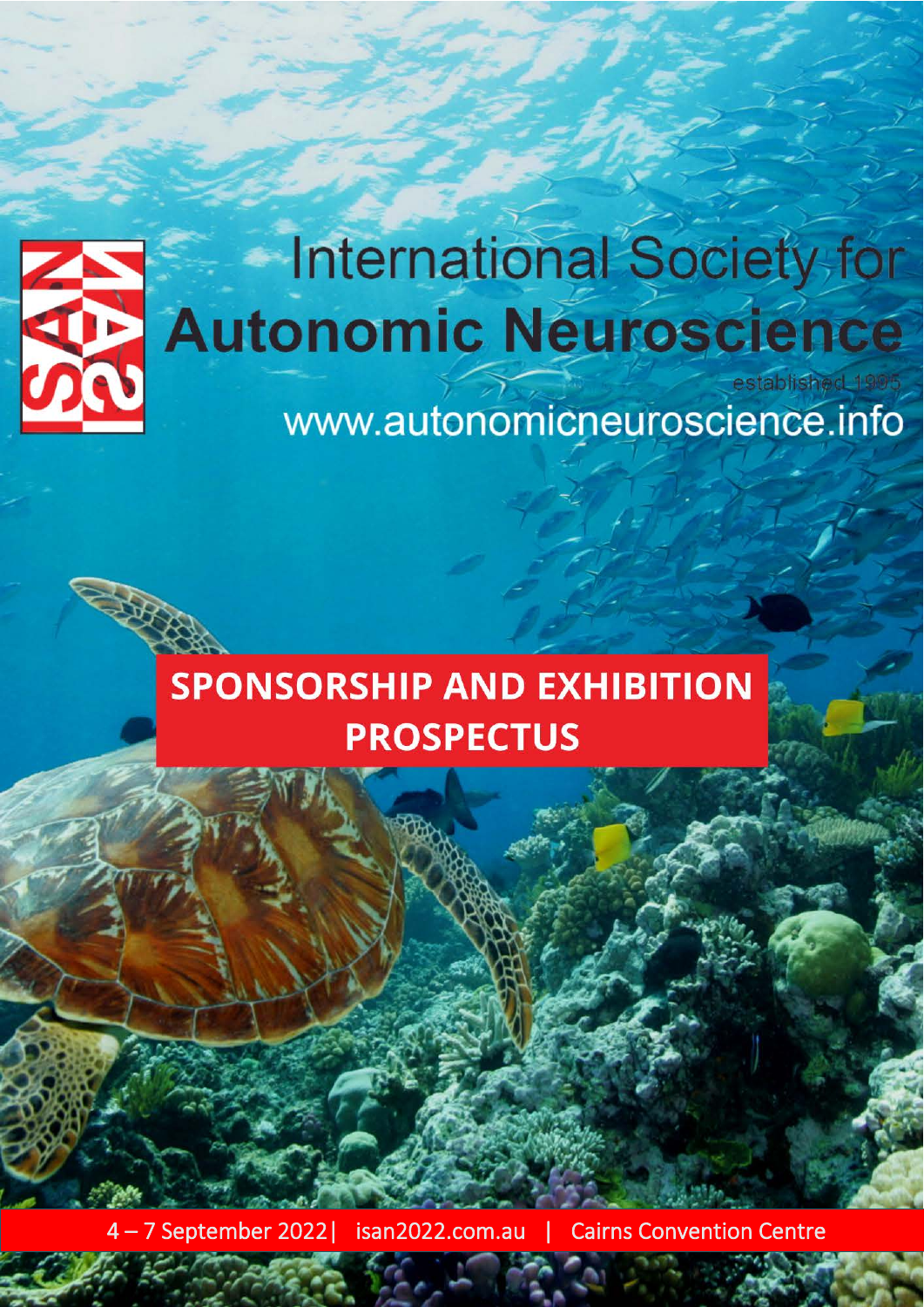# Invitation from the 12th Congress of the International Society of Autonomic Neuroscience Chair

On behalf of the Local Organising Committee for the 12th Congress of the International Society of Autonomic Neuroscience (ISAN 2022), to be held at the Cairns Convention Centre, I invite you to consider one of our sponsorship or exhibition packages. This will provide you with the opportunity to promote your company and market your brand to influential stakeholders in the field of autonomic neuroscience. Over four days, delegates will attend international plenary lectures, concurrent themed symposia and curated oral communication sessions, poster sessions and social events.

Sponsoring and exhibiting at ISAN 2022 gives your organisation a unique opportunity to promote your brand and key messages to delegates from a wide range of backgrounds, expertise, and influence across Australia and internationally. You will have extensive marketing exposure in the lead up to the event as well as during the Congress. The autonomic nervous system controls all of the physiological functions that keep us alive, from controlling blood pressure and body temperature to its influences on the immune system. As such, disturbances in autonomic function feature or precipitate many disease states. ISAN promotes dialogue and research dissemination on various topics related to the autonomic nervous system, both basic and clinical.

So, I warmly invite you to the Cairns in September 2022 and encourage you to explore the benefits of participating as a sponsor and/or exhibitor and secure your preferred options.

Wishing you all the best,

Prof Vaughan Macefield ISAN 2022 Congress Chair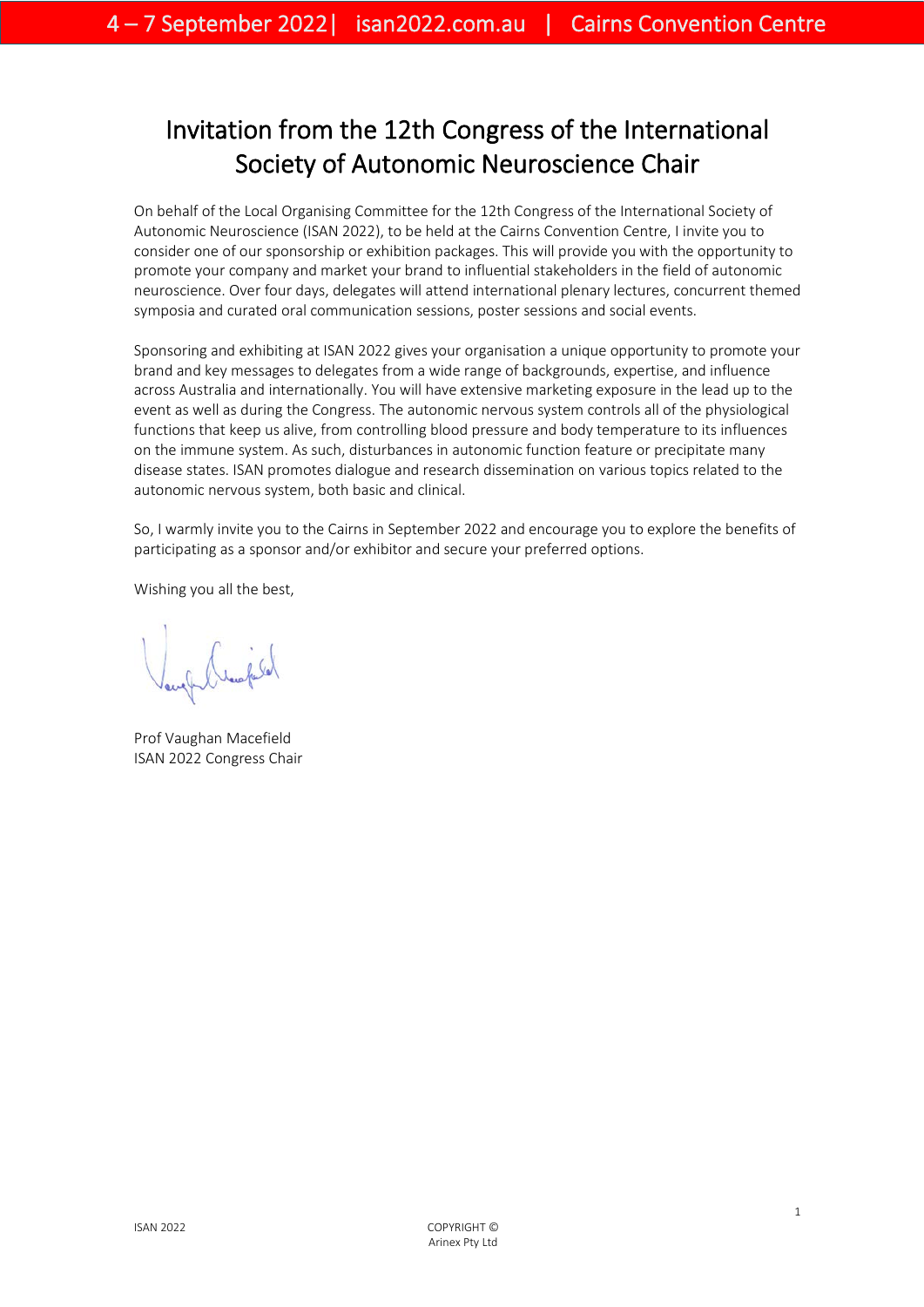# The Venue & Location

### Cairns Convention Centre, Australia

The Cairns Convention Centre is situated on the shores of the Great Barrier Reef and surrounded by the world's oldest rainforest. With its close proximity to the fleet terminal, our award-winning Congress Centre is of the best location while exploring the nearby attractions.

The world class Cairns Convention Centre is everything you would expect from an international purpose-built venue located amidst natures pristine playground.

### Cairns, Queensland, Australia

Cairns is the gateway to Queensland's tropical north, renowned for its relaxed tropical climate and laid-back lifestyle. Cairns boasts the best of Australia's tropics – with islands, rainforest and reef on its doorstep. Australia's Great Barrier Reef extends over 1,500 kilometres and is home to the greatest variety of flora and fauna species found in any one location in the world.



Scientific Program<br>The program will feature international plenary lectures, concurrent sessions and posters. The program will commence on Monday 5 September 2022 and conclude on Wednesday 7 September 2022.

The program will feature topic themes including:

- Cardiovascular
- **Respiratory**
- Gastrointestinal
- Renal
- **Urogenital**
- Immune
- **Thermoregulation**

For more information on the ISAN 2022 program, please visit the **website**.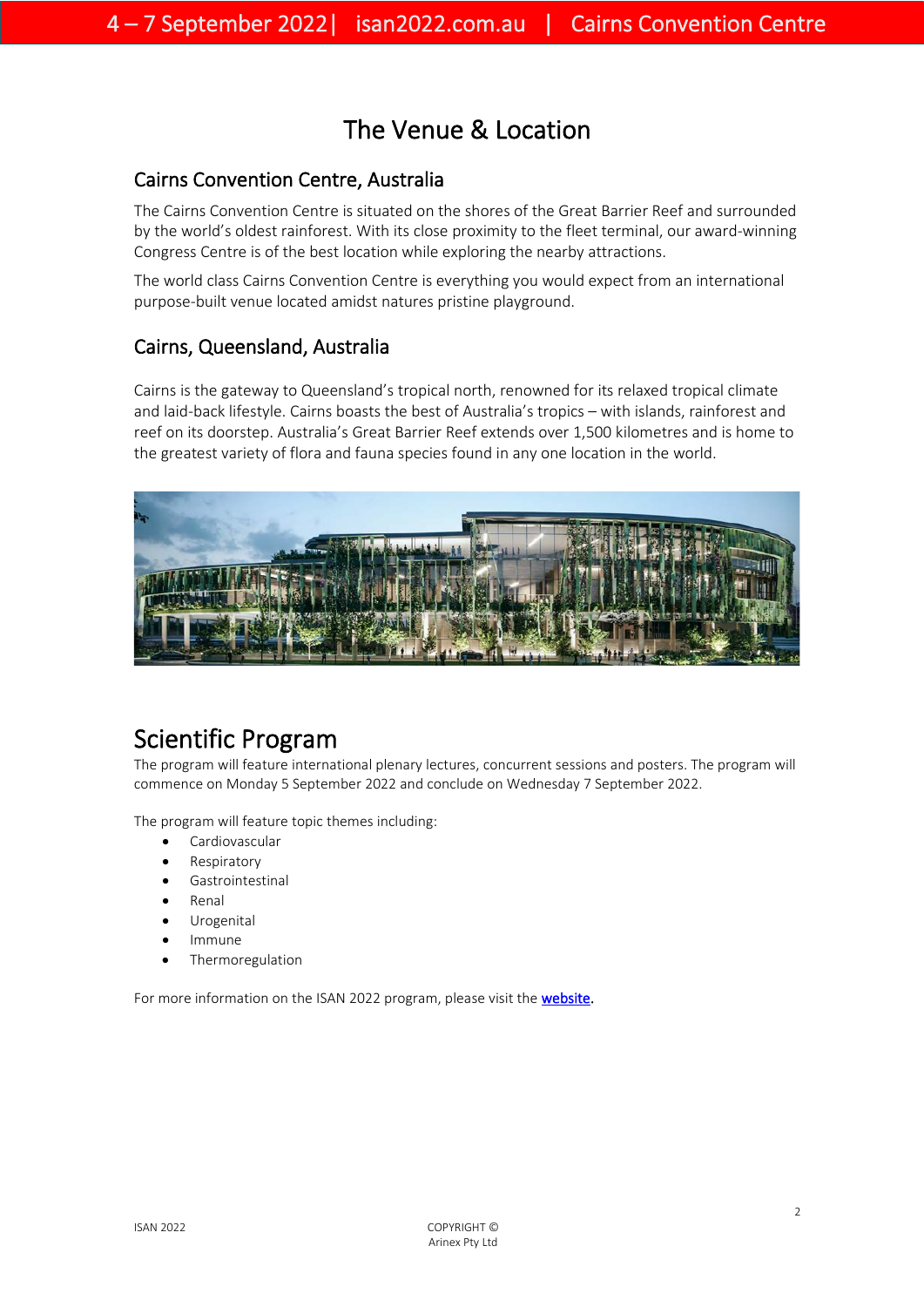# Delegate Profile

Over 250 scientists, clinicians and trainees interested in topics related to the autonomic nervous system, both basic and clinical, are expected to join us at the Congress from all corners of the globe including:

- Australia and New Zealand
- Asia
- Europe
- North America
- South America

The organising committee are committed to encouraging more students and female industry professionals by ensuring gender balance in the Congress and offering scholarships to students.

# Sponsor and Exhibitor Guidelines

\* Exposure in any online materials is determined by confirmation of sponsorship prior to publication deadlines. To maximise exposure, please confirm your participation by the earliest date possible.

\*\*The delegate list will exclude any delegates who have withheld permission to publish their details in accordance with the Australian Privacy Act.

\*\*\*Venue surcharge to serve sponsor's product will be an additional cost to the sponsor. Please note all food sampling is subject to approval by the Congress Managers, and the venue.

\*\*\*\* Banner advertisement specifications will be provided after the confirmation of booking.

Sustainable Events<br>The Organising Committee and Arinex respect our relationship with the environment, and we openly acknowledge the adverse effects events can have on this. Thus, sustainability is at the forefront of every decision we make in order to minimise our environmental footprint in everything we do. We are committed to reducing our material waste through the events we manage, and we are committed to using sustainable design and, where financially possible, carbon offsetting. We work with partners and suppliers who have strong sustainable policies, and we encourage environmental discussions and awareness throughout our industry. We encourage you to make environmentally friendly choices where possible.

## Congress Managers

Arinex Pty Ltd has been appointed as the official Professional Conference Organiser (PCO) and looks forward to delivering an inspiring experience.



Sponsorship & Exhibitions Account Manager Arinex Pty Ltd Address: 12 Browning St South Brisbane QLD 4101 Tel: + 61 2 9265 0700 Email: [isan2022@arinex.com.au](mailto:isan2022@arinex.com.au)

Website: <https://isan2022.com.au/>

ISAN 2022 COPYRIGHT © Arinex Pty Ltd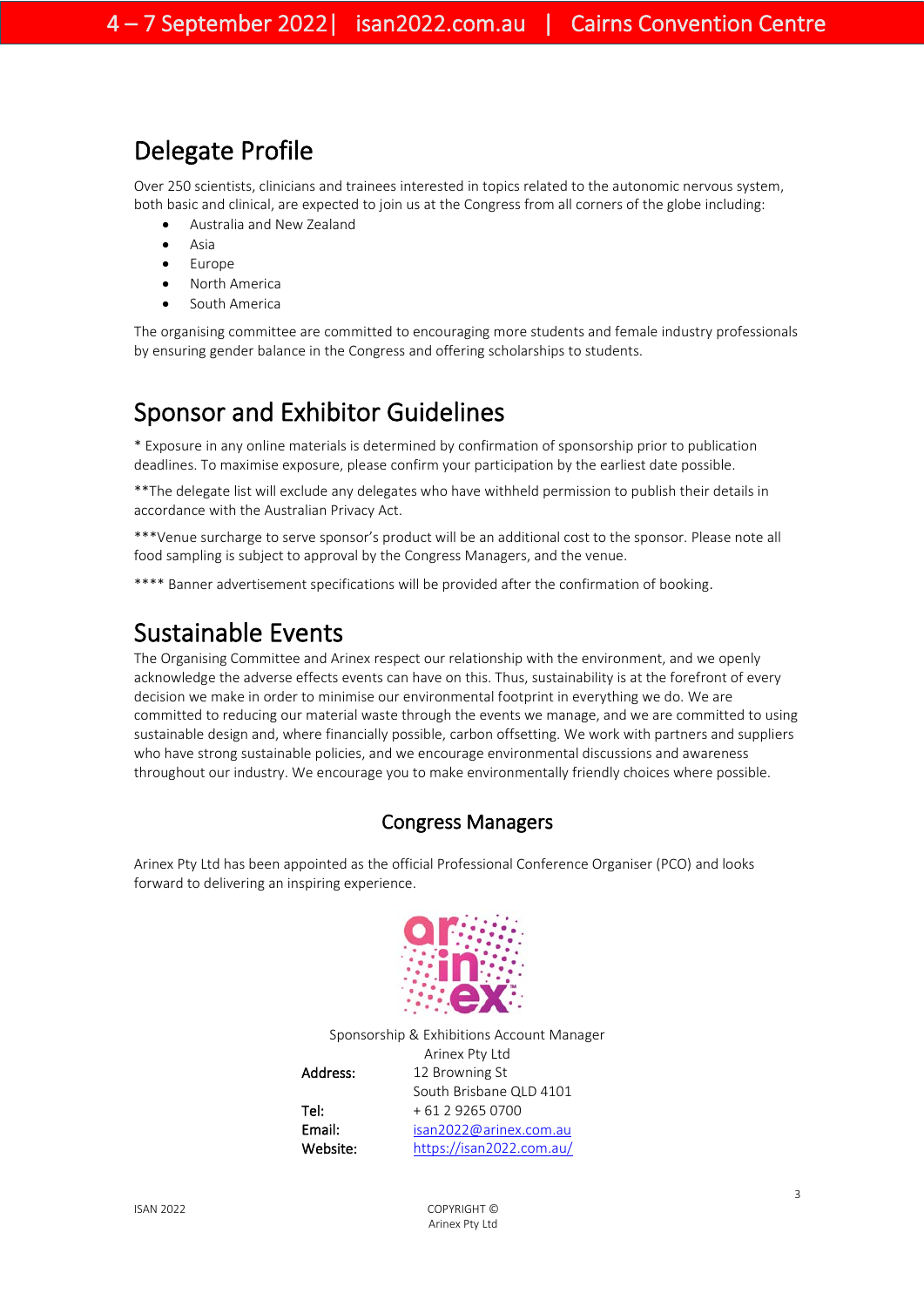## Sponsorship Packages

Exclusive

### Major Sponsor **A\$20,000** (incl. GST)

#### Program

- Verbal acknowledgement as the Major Sponsor during the opening and closing sessions
- Opportunity for a 10-minute presentation during a plenary session. Note: Must be selected by the Organising Committee

#### Registration

- Two (2) Congress delegate registrations inclusive of the Welcome Reception
- Delegate list supplied two weeks prior to the Congress

#### Promotion

- 100-word profile in the Congress Mobile App
- Two (2) push notifications to registered delegates via the Congress Mobile App
- Promotional brochure (maximum four x A4 pages per brochure) to be provided as a seat drop (sponsor to supply material) *Note: Must be approved by the Organising Committee*
- Recognition as a sponsor (with organisation logo) on the sponsors' page of the official Congress website, including a hyperlink to the organisation's home page
- Recognition as a sponsor (with organisation logo) on all Electronic Direct Mail (EDM)
- Acknowledgement as a sponsor on the official sponsor signage situated onsite at the Congress

#### Exhibition

• Trestle table display space 2m wide x 2m deep

2 available

### Supporting Sponsor A\$15,000 (incl. GST)

#### Program

- Verbal acknowledgement as the Supporting Sponsor during the opening and closing sessions
- Opportunity for a 5-minute presentation during a plenary session. Note: Must be selected by the Organising Committee

#### Registration

- One (1) Congress delegate registration inclusive of the Welcome Reception
- Delegate list supplied two weeks prior to the Congress

#### Promotion

- 75-word profile in the Congress Mobile App
- One (1) push notification to registered delegates via the Congress Mobile App. Note: Must be scheduled and approved by the Organising Committee
- Recognition as a sponsor (with organisation logo) on the sponsors' page of the official Congress website, including a hyperlink to the organisation's home page
- Recognition as a sponsor (with organisation logo) on all Electronic Direct Mail (EDM)
- Acknowledgement as a sponsor on the official sponsor signage situated onsite at the Congress

#### Exhibition

• Trestle table display space 2m wide x 2m deep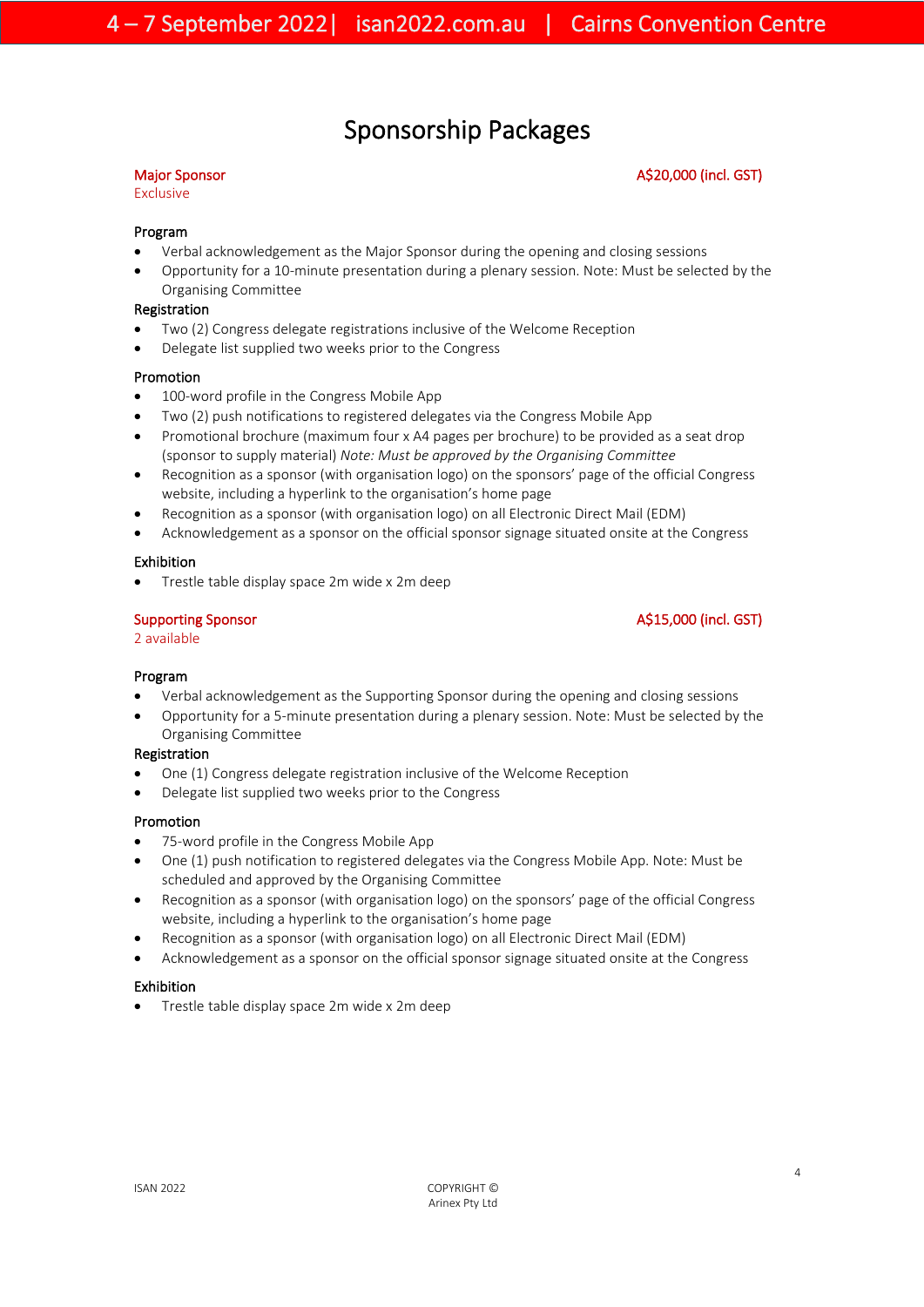#### Congress Dinner Sponsor A\$12,000 (incl. GST)

Exclusive

#### Program

• Opportunity for organisation representative to present a five (5) minute speech at the function (basic audio visual will be provided – additional audio visual is at the expense of the sponsor)

#### Registration

- Four (4) tickets for the sponsor's nominated guests to attend the Congress Dinner
- Delegate list supplied two weeks prior to the Congress

#### Promotion

- The sponsor may provide a freestanding banner which will be positioned at the entrance to the Congress Dinner venue (maximum size 2m high x 1m wide)
- Small table signs featuring the organisation name and logo displayed on the tables at the Congress Dinner (Congress Managers to supply
- Organisation logo will be printed on all dinner menu
- Sponsor may provide the Congress Dinner guests with a branded gift (sponsor to supply gifts). Note: Subject to the approval of the Organising Committee.
- 100-word profile in the Congress Mobile App
- One (1) push notification to registered delegates via the Congress Mobile App. Note: Must be scheduled and approved by the Organising Committee
- Recognition as a sponsor (with organisation logo) on the sponsors' page of the official Congress website, including a hyperlink to the organisation's home page
- Recognition as a sponsor (with organisation logo) on all Electronic Direct Mail (EDM)
- Acknowledgement as a sponsor on the official sponsor signage situated onsite at the Congress

### Welcome Reception Sponsor A\$10,000 (incl. GST)

Exclusive

### Program

• Opportunity for organisation representative to present a five (5) minute speech at the function (basic audio visual will be provided – additional audio visual is at the expense of the sponsor)

### Registration

- Two (2) tickets for the sponsor's nominated guests to attend the Congress Dinner
- Delegate list supplied two weeks prior to the Congress

#### Promotion

- The sponsor may provide a freestanding banner which will be positioned at the entrance to the Congress Dinner venue (maximum size 2m high x 1m wide)
- 75-word profile in the Congress Mobile App
- One (1) push notification to registered delegates via the Congress Mobile App. Note: Must be scheduled and approved by the Organising Committee
- Recognition as a sponsor (with organisation logo) on the sponsors' page of the official Congress website, including a hyperlink to the organisation's home page
- Recognition as a sponsor (with organisation logo) on all Electronic Direct Mail (EDM)
- Acknowledgement as a sponsor on the official sponsor signage situated onsite at the Congress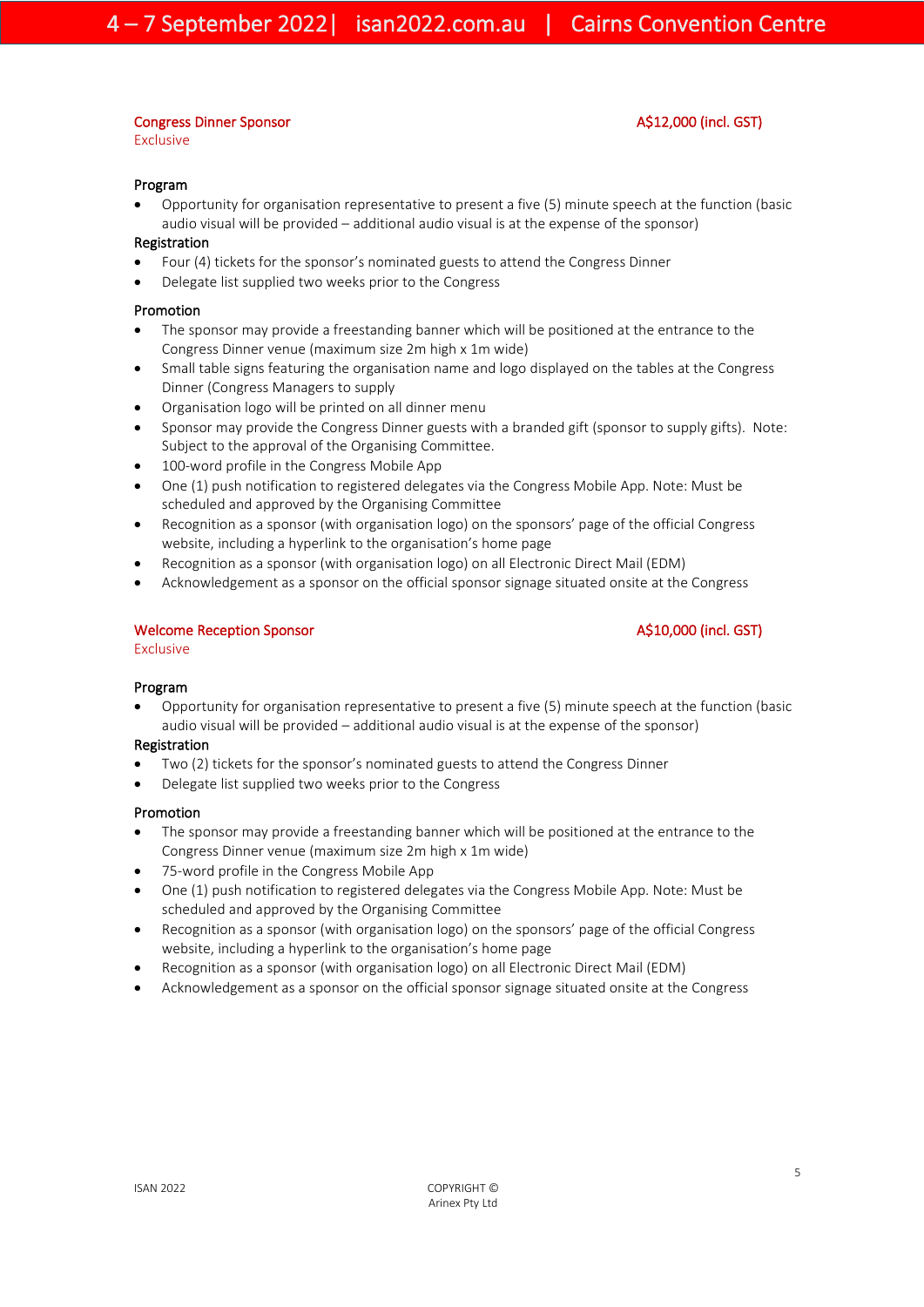#### Plenary Speaker Sponsor A\$8,000 (incl. GST)

4 available

### Program

- Verbal acknowledgement as the Plenary Speaker Sponsor before and after the Speaker's session Registration
- Two (2) passes for nominated guests to attend the sponsored session (these passes are for the sponsored session only, attendance to other sessions is not included)
- Delegate list supplied two weeks prior to the Congress

#### Promotion

- The sponsor may provide a freestanding banner which will be positioned in a prominent location during the sponsored session (maximum size 2m high x 1m wide)
- Your organisation logo will feature on the audio-visual screen in the session room prior to and at the conclusion of the sponsored session
- Corporate literature may be displayed in the sponsored session room (sponsor to supply)
- 100-word profile in the Congress Mobile App
- One (1) push notification to registered delegates via the Congress Mobile App. Note: Must be scheduled and approved by the Organising Committee
- Recognition as a sponsor (with organisation logo) on the sponsors' page of the official Congress website, including a hyperlink to the organisation's home page
- Recognition as a sponsor (with organisation logo) on all Electronic Direct Mail (EDM)
- Acknowledgement as a sponsor on the official sponsor signage situated onsite at the Congress

#### Concurrent Session Sponsor A\$7,000 (incl. GST)

#### 10 available

#### Program

• Verbal acknowledgement as the Concurrent Session Sponsor before and after the session

#### Registration

- One (1) pass for a nominated guest to attend the sponsored session (these passes are for the sponsored session only, attendance to other sessions is not included)
- Delegate list supplied two weeks prior to the Congress

#### Promotion

- The sponsor may provide a freestanding banner which will be positioned in a prominent location during the sponsored session (maximum size 2m high x 1m wide)
- Your organisation logo will feature on the audio-visual screen in the session room prior to and at the conclusion of the sponsored session
- 75-word profile in the Congress Mobile App
- Recognition as a sponsor (with organisation logo) on the sponsors' page of the official Congress website, including a hyperlink to the organisation's home page
- Recognition as a sponsor (with organisation logo) on all Electronic Direct Mail (EDM)
- Acknowledgement as a sponsor on the official sponsor signage situated onsite at the Congress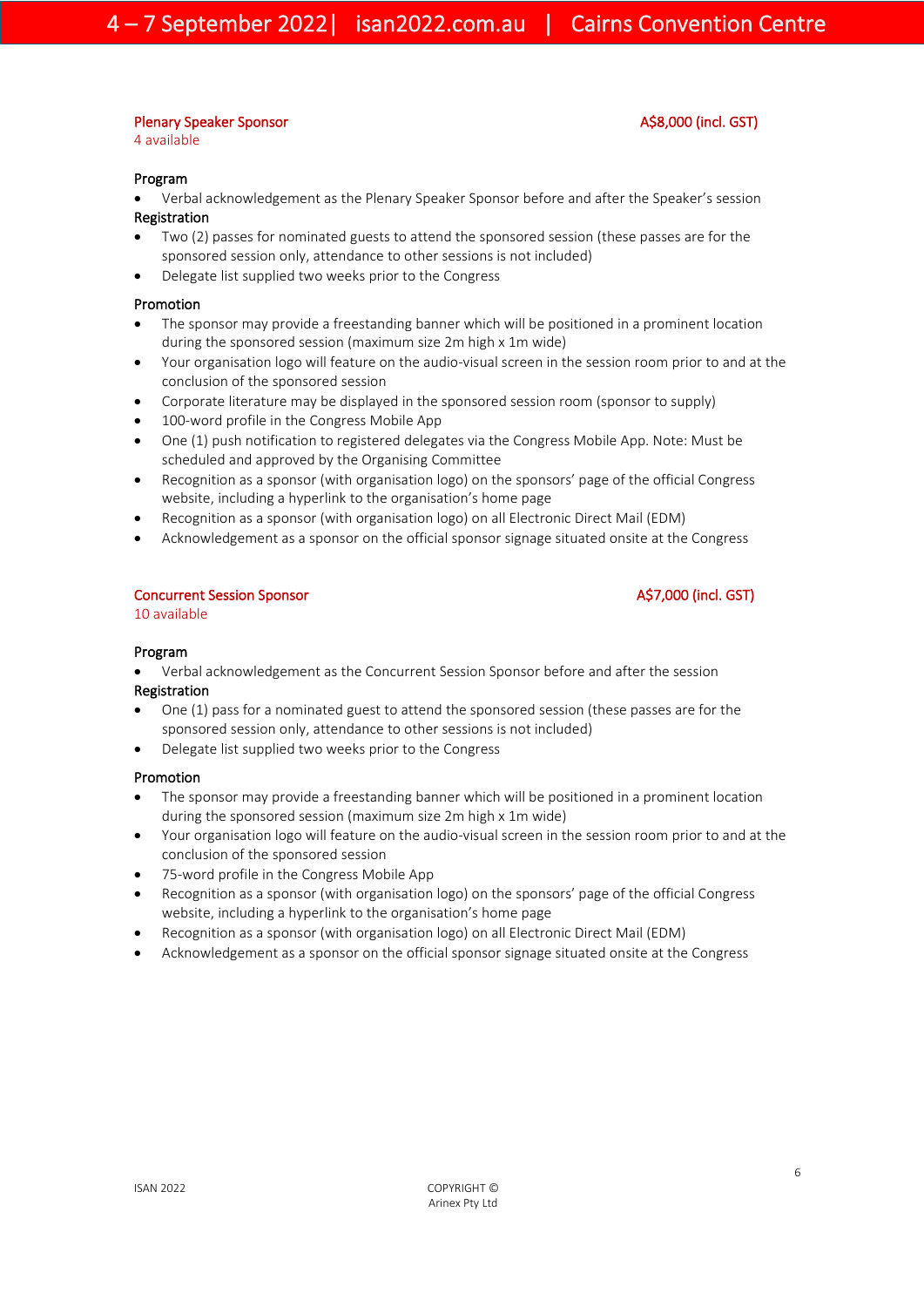#### Scientific Poster Session Sponsor A\$6,000 (incl. GST)

2 available

Registration

• Delegate list supplied two weeks prior to the Congress

#### Promotion

- The sponsor may provide a freestanding banner which will be positioned in a prominent location at the Scientific Poster Display (maximum size 2m high x 1m wide)
- Logo displayed on Poster Boards numbers
- 75-word profile in the Congress Mobile App
- Recognition as a sponsor (with organisation logo) on the sponsors' page of the official Congress website, including a hyperlink to the organisation's home page
- Recognition as a sponsor (with organisation logo) on all Electronic Direct Mail (EDM)
- Acknowledgement as a sponsor on the official sponsor signage situated onsite at the Congress

#### Congress App Sponsor **A\$5,000** (incl. GST)

Exclusive

#### Promotion

- Logo to be featured on all Congress app promotional materials such as the instructional sheet
- 50-word profile in the Congress Mobile App
- One (1) push notification to registered delegates via the Congress Mobile App. Note: Must be scheduled and approved by the Organising Committee
- Recognition as a sponsor (with organisation logo) on the sponsors' page of the official Congress website, including a hyperlink to the organisation's home page
- Recognition as a sponsor (with organisation logo) on all Electronic Direct Mail (EDM)
- Acknowledgement as a sponsor on the official sponsor signage situated onsite at the Congress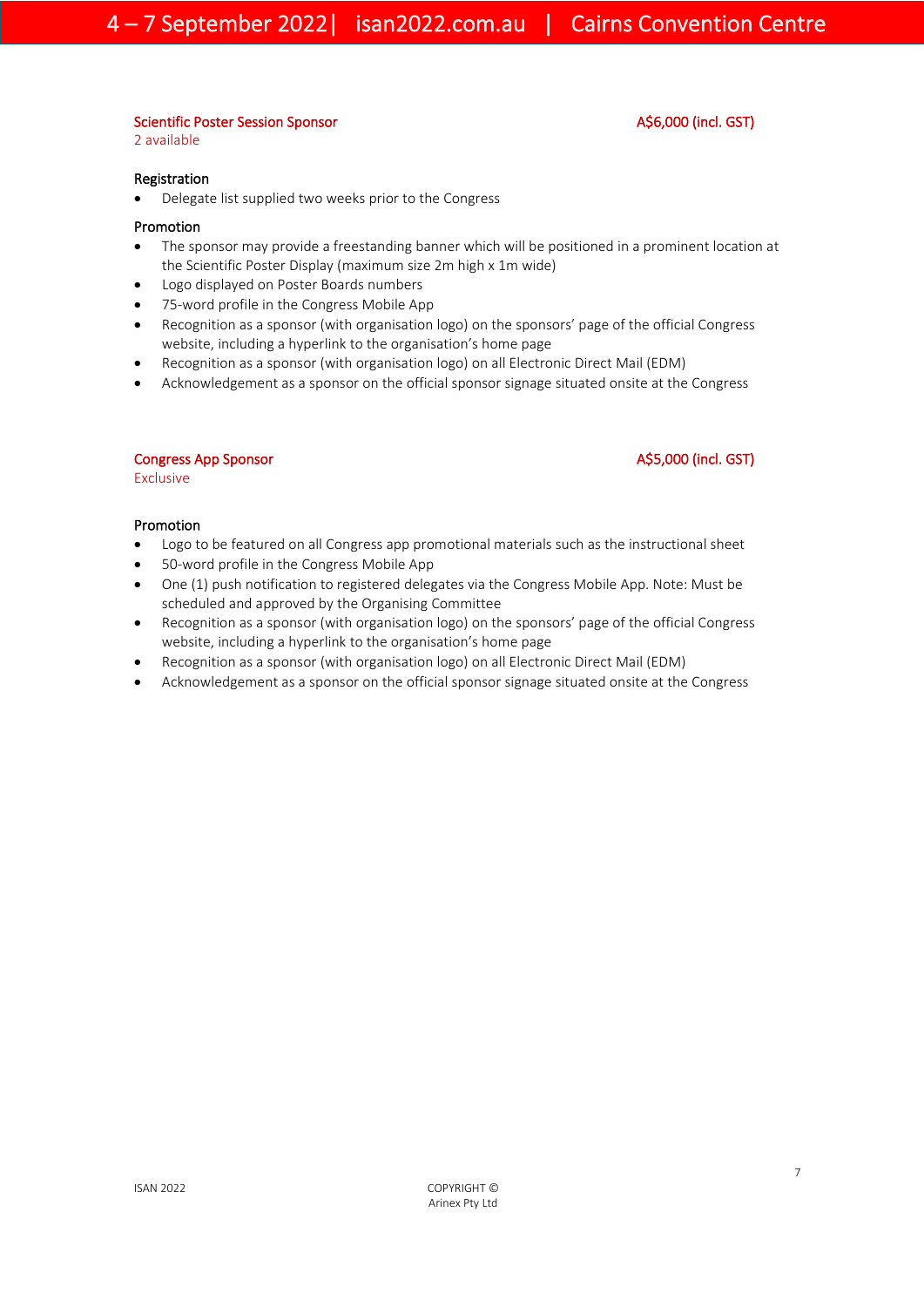# Exhibition Package

 A comprehensive Trade Exhibition will run concurrently with the Congress. This Exhibition will showcase the latest and best in the neuroscience industry.

The Congress will provide Sponsors and Exhibitors with cost-effective means to:

- Showcase your latest research & development, innovation, products and services
- Raise your organisation's profile among delegates who are keen to learn more about how you can add value to their profession
- Increase awareness of your organisation's brand in the fields of neuroscience
- Demonstrate your organisation's contribution towards the advancement of the field of neuroscience
- Reach beyond your regular network of potential customers by engaging them in a dynamic, prequalified and informative environment

#### Trestle Table Package A\$1,950 (incl. GST)

Each Trestle Table Display package includes the following:

- Trestle table display space 2m wide x 2m deep, includes:
	- One (1) trestle table
	- Two (2) chairs
- One exhibitor pass
- A comprehensive exhibition manual
- Organisation name listed on exhibition page of Congress website
- 50-word profile per organisation in the Congress Mobile App



*\*Please note that the above picture is an example and does not depict the exact set up of your Trade display.*

| Complimentary exhibitor pass                                                                                                                                                                                                                        | <b>Additional exhibitor pass</b>                                                                                                                                                                                          |
|-----------------------------------------------------------------------------------------------------------------------------------------------------------------------------------------------------------------------------------------------------|---------------------------------------------------------------------------------------------------------------------------------------------------------------------------------------------------------------------------|
| FOC                                                                                                                                                                                                                                                 | \$450 (incl. GST)                                                                                                                                                                                                         |
| Morning and afternoon catering<br>$\overline{\phantom{0}}$<br>breaks/lunch<br>Delegate list supplied two weeks prior to<br>$\overline{a}$<br>the Congress<br>One (1) ticket to the Welcome<br>$\blacksquare$<br>Reception<br>Attendance to sessions | Morning and afternoon catering<br>$\overline{\phantom{0}}$<br>breaks/lunch<br>Delegate list supplied two weeks prior to<br>$\overline{a}$<br>the Congress<br>One (1) ticket to the Welcome<br>$\overline{a}$<br>Reception |

*~To purchase additional tickets to the Welcome Reception and Congress Dinner, please contact the Congress Managers.*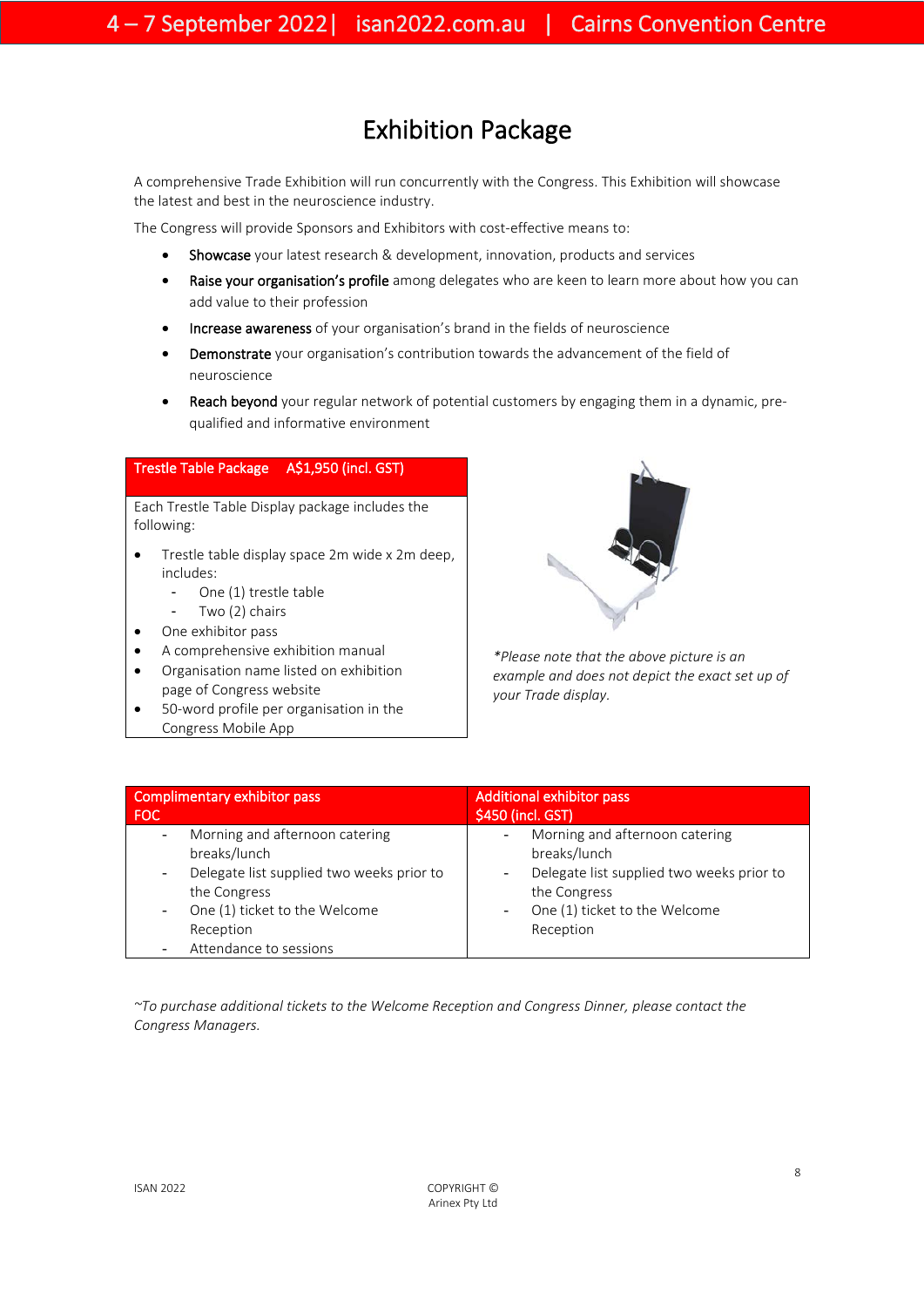### BOOKING FORM

| Sponsorship & Exhibition Managers | ABN: | 28 000 386 676                |
|-----------------------------------|------|-------------------------------|
| Arinex Pty Ltd                    | Tel∙ | +61 2 9265 0700               |
| 22/44 Market St, Sydney NSW 2000  |      | Email: isan2022@arinex.com.au |
| Attention: SABRINA GEORGES        |      | Web: https://isan2022.com.au/ |
|                                   |      |                               |

In respect of: ISAN 2022

|      | Email: isan2022@arinex.com.au |
|------|-------------------------------|
| Web: | https://isan2022.com.au/      |
|      |                               |
|      |                               |
|      |                               |

| Organisation name (for marketing purposes): |        |          |  |
|---------------------------------------------|--------|----------|--|
| Organisation name (for invoicing purposes): |        |          |  |
| Address:                                    |        | City:    |  |
| Postcode:                                   | State: | Country: |  |
|                                             |        |          |  |

Main Sponsor / Exhibitor contact: Mr / Mrs / Ms / Other:

| Name:  | Position: |  |
|--------|-----------|--|
| Tel:   | Fax:      |  |
| Email: | Website:  |  |

|            | A. SPONSORSHIP PACKAGE(S) REQUESTED | COST AS |
|------------|-------------------------------------|---------|
|            |                                     |         |
|            |                                     |         |
| TOTAL A\$: |                                     |         |

#### B. TRESTLE TABLE REQUESTED

Please reserve the following trestle table (please tick):

### Trestle Table

 $\Box$  A\$1,950 (incl. GST)

Please indicate companies you do not wish to be placed near\*: …………………………………………………….………

*\*Subject to availability at the time of booking and may be subject to change.*

| AMOUNT PAYABLE (TOTAL A plus B)                     | AS |
|-----------------------------------------------------|----|
| 50% deposit payable 30 days from date of invoice    | AS |
| (Full Payment/Balance due: 13 June 2022 (incl. GST) |    |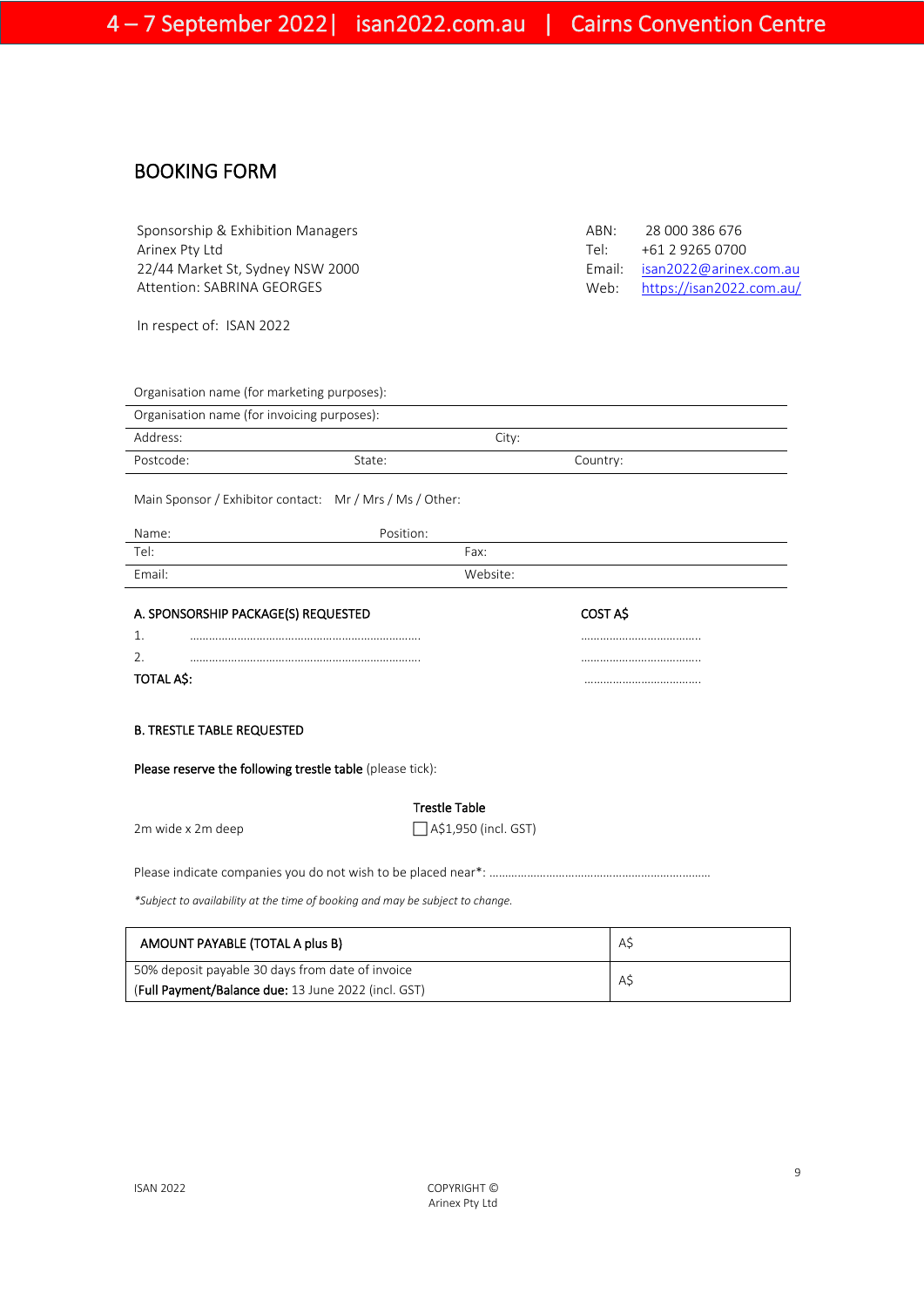#### CREDIT CARD AUTHORISATION

#### To secure your booking please complete the below credit card authorisation.

The below credit card will only be used to guarantee payment of past due invoices including cancellation fees. We will notify you by email prior to charging the card. However, Arinex is not obligated in any way to extend further terms.

#### Please note all transactions by credit card will appear on your statement as payment to: 'Conference by Arinex'

Please charge the total amount above to the following credit card

■ MasterCard ■ Visa Card ■ AMEX

*\*Please note a credit card surcharge may apply for payment processing.*

| Credit card number: _ _ _ _ _/ _ _ _ _ _/ _ _ _ _ / _ _ _ _ / |                     |
|---------------------------------------------------------------|---------------------|
| Expiry Date: $\_\_$ / $\_\_$                                  | CCV:                |
| Name on card:                                                 |                     |
| Signature:                                                    | Date:<br>$\sqrt{2}$ |

#### PAYMENT DETAILS (please tick)

 $\Box$  We wish to pay via EFT. Bank details will be provided by the Exhibition Managers with your tax invoice.

 $\square$  We wish to pay via the above credit card. A processing fee may apply.

 $\Box$  We wish to pay with a different credit card. (Please note – a separate booking form will be provided for you to include your credit card information)

#### Please note: All bookings under \$2,500 must be paid with credit card and the full amount will be charged at time of booking.

#### Yes, I have read and agree to the booking terms and conditions on the following page.

Authorised by: (please print name) Date: Signature:

Please note that your booking will not be processed unless all sections above and on the following pages are completed.

SEE OVER FOR TERMS AND CONDITIONS ▶